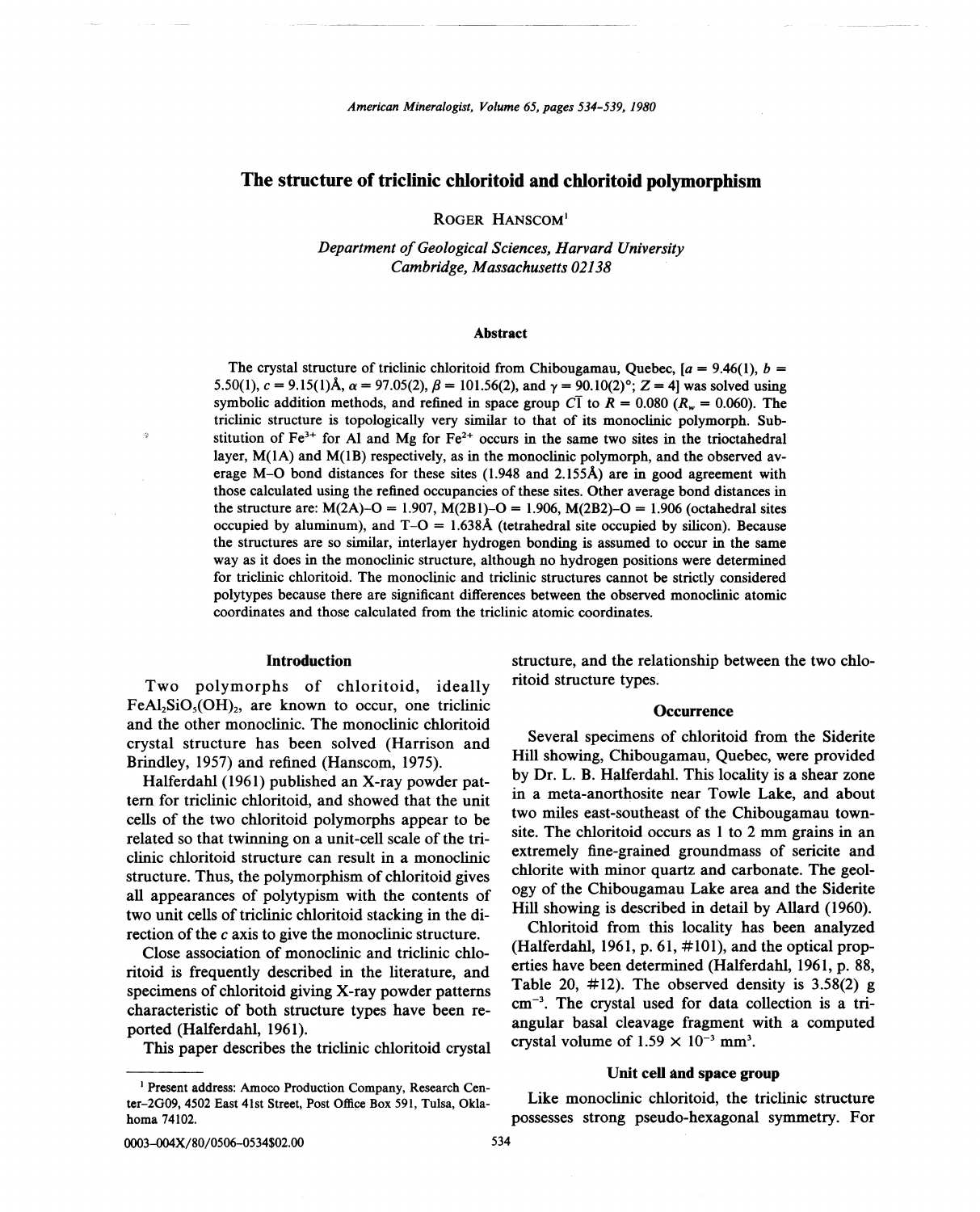clinic unit cells. The cell parameters of these three cells are given by Halferdahl (1961, p. 68, Table 10). A C-centered cell was chosen, rather than the reduced cell, for ease of comparison with the monoclinic structure. The cell parameters of the data crystal—a = 9.46(1),  $b = 5.50(1)$ ,  $c = 9.15(1)$ Å,  $\alpha =$ 97.05(2),  $\beta = 101.56(2)$ , and  $\gamma = 90.10(2)$ <sup>o</sup>—were obtained during crystal alignment on the diffractometer, and standard deviations were estimated from the variance of repeated determinations.

The intensity data were subjected to the zero-moment test (Howells *et al.,* 1950), and show a centric distribution. The centrosymmetric space group  $C\overline{1}$ was chosen for refinement. The calculated density is 3.56  $(Z = 4)$ , in good agreement with the observed density.

### Experimental procedure

Intensities were determined with a Picker FAcs-I diffractometer, niobium-filtered *MoKa* radiation, and  $\theta/2\theta$  scans with fixed background counts at the extremes of the scan. The data collection was carried out over a hemisphere of reciprocal space *(I* positive), but was limited to reflections in the range 8 to 47°  $2\theta$ because the data crystal has a large mosaic spread that affects intensity determination at high  $2\theta$ . Reflections with  $h + k$  odd were excluded from the data collection, and a total of 780 intensities were determined.

Lorentz and polarization corrections were applied during data reduction. The standard deviation of the integrated intensity was calculated using counting statistics (see Burnham *et al.,* 1971, for details of the procedure). When an integrated intensity was less than  $2\sigma_i$ , it was considered unobserved and assigned the value  $2\sigma/3$  (Hamilton, 1955). The data were corrected for absorption with numerical integration techniques (Burnham, 1966). The transmission factors ranged between 0.74 and 0.65. Equivalent *F's* were averaged, and 690 unique structure factors resulted.

## Structure solution and refinement

Because the unit cell parameters of triclinic chloritoid are very similar to those of monoclinic chloritoid with  $c_T \approx c_M/2$ , Halferdahl (1961) theorized that the monoclinic structure resulted from twinning of the triclinic structure on a unit cell scale. Using the atomic coordinates for monoclinic chloritoid determined by Harrison and Brindley (1957), and assuming this sort of relationship between the two structures, he calculated positional parameters for the triclinic structure. Least-squares refinement was initiated with these positional parameters; however, convergence was reached with a rather large *R,* and further attempts at refinement were not fruitful.

Symbolic addition was used to solve the structure [FAME and MAGIC (Dewar, 1970)]. The statistical distribution of *Es* verifies the choice of the centrosymmetric space group:

| $\langle E^2 \rangle = 1.0$       | $ E  > 1.0$ 28.1% |
|-----------------------------------|-------------------|
| $\langle E \rangle = 0.804$       | $ E  > 2.0$ 4.9%  |
| $\langle E^2 - 1 \rangle = 0.994$ | $ E  > 3.0$ 0.3%  |

The application of symbolic addition was straightforward, and four sign combinations with reasonable figures of merit resulted. The third sign combination proved to be correct, and the structure determined in this way is very similar to that of monoclinic chloritoid.

Refinement of this structure was carried out with RFINE (written by L. W. Finger, Geophysical Laboratory), and scattering curves for  $Fe^{2+}$ ,  $Fe^{3+}$ ,  $Al^{3+}$ ,  $Mg^{2+}$ , Si<sup>4+</sup>, and O<sup>-</sup> (Cromer and Mann, 1968) were used. RFINE minimizes the function  $\sum w (|F_0| - |F_1|)^2$ , where  $w = \sigma_F^{-2}$ . The residual, *R*, and the weighted residual,  $R_{\nu}$ , were computed for all cycles of refinement using  $R = \sum |F_{o}| - |F_{c}| / \sum |F_{o}|$ , and  $R_{w}^{2} = \sum w$  $(|F_{o}| - |F_{e}|)^{2}/\sum w |F_{o}|^{2}$ . Initial site occupancies were assumed to be those of the Fe<sup>2+</sup> end-member [i.e.]  $M(1A) = Al$  and  $M(1B) = Fe^{2+}$ ]. Isotropic therma parameters determined for the monoclinic structure (Hanscom, 1975) were used in the initial stage of refinement that had  $R = 0.316$  ( $R_w = 0.248$ ). After two additional cycles of refinement, the temperature factor of  $M(1A)$  was negative, and that of  $M(1B)$  was too large  $(B = 1.22)$ . Since the major substituents in this chloritoid are  $Fe^{3+}$  and Mg with minor Mn,  $Fe^{3+}$ is assumed to substitute for Al in M(IA) and Mg for  $Fe<sup>2+</sup>$  in M(1B). The small amount of Mn present was assumed to have scattering behavior similar to  $Fe^{2+}$ , and was treated as such. The occupancies of M(IA) and M(IB) were fixed so that the chemical composition of the refinement model was approximately the same as calculated from the chemical analysis, and refinement was resumed. After four more cycles of refinement, *R* was 0.095 ( $R_w = 0.080$ ). The thermal parameters of  $M(1A)$  (0.26Å<sup>2</sup>) and  $M(1B)$  (0.90Å<sup>2</sup>) were more well-behaved. The iron occupancy of the  $M(1A)$  and  $M(1B)$  sites was then allowed to vary, but total iron in the structure was constrained to agree with the analysis (Finger, 1969). A difference syn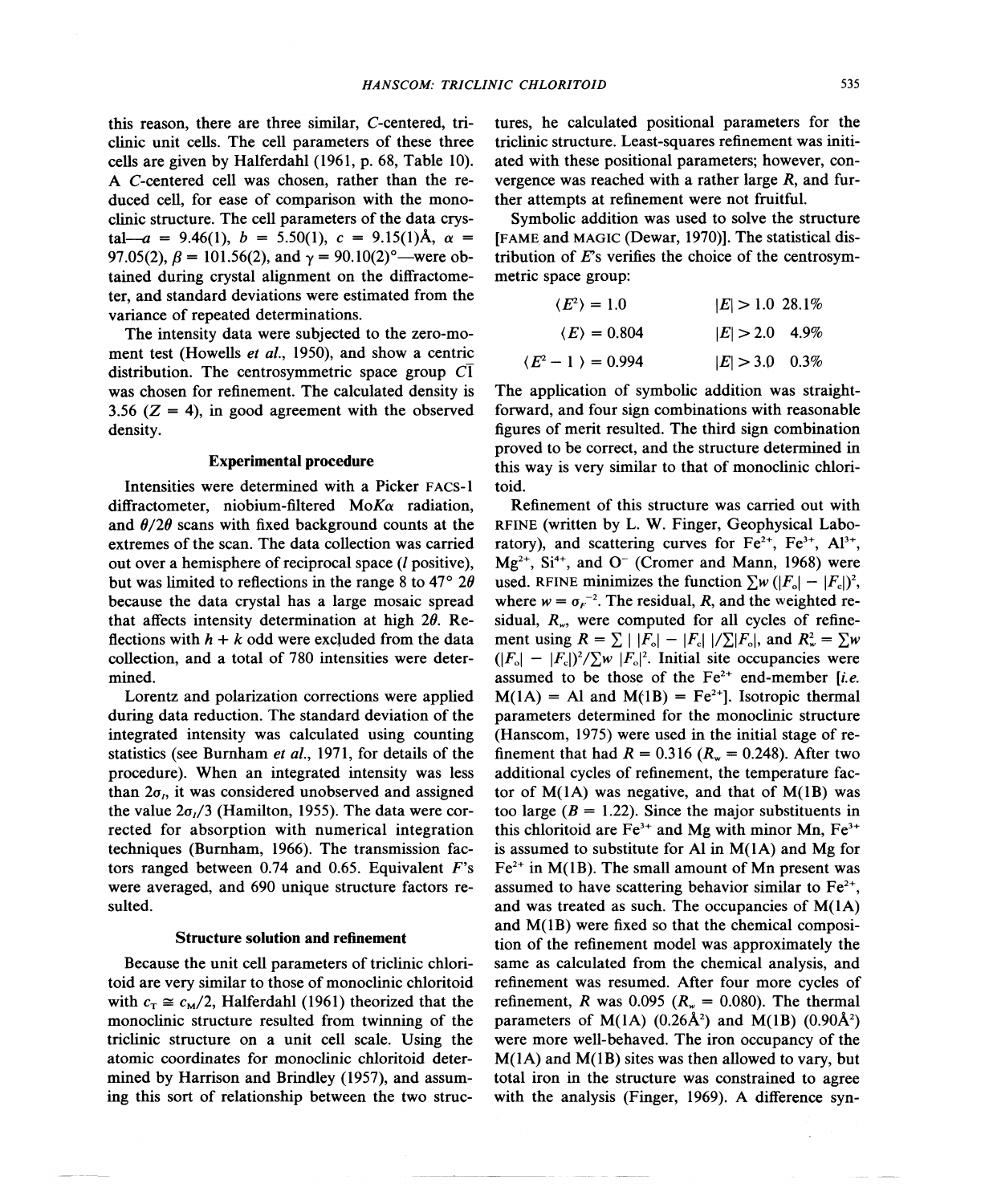thesis was computed that showed little else but evidence of anisotropic thermal motion for some atoms. Attempts at anisotropic refinement were futile, however, because of the small number of data.

The origin was translated to  $(1/4,1/4,0)$  to permit ease of comparison with the monoclinic structure, and the final cycle of refinement gave  $R = 0.096$  *(R<sub>w</sub>*)  $= 0.084$ ) for all reflections, and  $R = 0.080$  ( $R_w =$ 0.060) for unrejected reflections. In addition to 68 'unobserved' structure factors, 36 *F's* were rejected when it appeared that they were adversely affected by the rather large mosaic spread of the data crystal.

Correlations were all less than 0.45 in magnitude except in one case. The occupancy of  $M(1A)$  was correlated with the isotropic temperature factor (0.72).

The final atomic coordinates are given in Table 1, and values of  $F<sub>o</sub>$  and  $F<sub>c</sub>$  in Table 2.<sup>2</sup> Bond distances and angles were computed using BADTEA(written by L. W. Finger, Geophysical Laboratory), and are given in Table 3.

#### **Discussion**

The structure of triclinic chloritoid is very similar to the monoclinic structure. The M(2B) site that occupies the general equipoint in monoclinic chloritoid is located on two special positions in the triclinic structure; however, the number of Layer 2 atoms is the same and their spatial distribution is very similar in both structures.

The M(2A) and M(2B) sites are believed to be fully occupied by AI, and the average M-O bond distances and thermal parameters support this conclusion.

The distribution of cations in Layer 1 sites is less straightforward. Changes that occurred in the early stages of refinement of the thermal parameters of  $M(1A)$  and  $M(1B)$  indicated that the occupancy of  $M(1B)$  (Fe<sup>2+</sup>) represented excessive scattering power, and that of  $M(1A)$  (Al<sup>3+</sup>) not enough. Since the predominant substituents are  $Fe<sup>3+</sup>$  and  $Mg<sup>2+</sup>$  and minor  $Mn^{2+}$ , it was assumed that  $Fe^{3+}$  substitutes for Al in  $M(1A)$  and  $Mg^{2+}$  substitutes for Fe<sup>2+</sup> in M(1B). The iron (plus Mn) content of the least-squares model was constrained to agree with the chemical analysis, and the results are given in Table I. The analysis shows a deficiency of  $\mathbb{R}^{2+}$  species that can be partially accomodated by permitting excess  $Fe<sup>3+</sup>$  to occupy the

|  |             |  | Table 1. Positional parameters and site occupancies of triclinic |  |
|--|-------------|--|------------------------------------------------------------------|--|
|  | chloritoid* |  |                                                                  |  |

| Atom      | Occupancy                                                                                                                                                                                                                                     | x           | y          | $\mathbf{z}$ | $B(\lambda)$ |
|-----------|-----------------------------------------------------------------------------------------------------------------------------------------------------------------------------------------------------------------------------------------------|-------------|------------|--------------|--------------|
| M(1A)     | $0.160(15)$ Fe <sup>3+</sup><br>$A1^{3+}$<br>0.840                                                                                                                                                                                            | 1/4         | 1/4        | 0            | 1.08(14)     |
| M(2A)     | ${\rm Al}^{\,3+}$                                                                                                                                                                                                                             | $\mathbf 0$ | 1/2        | 1/2          | 0.59(10)     |
| M(1B)     | $0.885 \text{ Fe}^{2+}$                                                                                                                                                                                                                       | 0.0837(2)   | 0.7470(4)  | 0.0018(3)    | 0.74(5)      |
|           | $0.075$ Mg <sup>2+</sup>                                                                                                                                                                                                                      |             |            |              |              |
| M(2B1)    | $Al^{3+}$                                                                                                                                                                                                                                     | 1/4         | 1/4        | 1/2          | 0.67(10)     |
| M(2B2)    | $A1^{3+}$                                                                                                                                                                                                                                     | 1/4         | 3/4        | 1/2          | 0.72(7)      |
| T         | $\sin^{4+}$                                                                                                                                                                                                                                   | 0.4620(4)   | 0.4643(7)  | 0.3135(5)    | 0.72(7)      |
| O(1A)     | $\circ$ <sup>-</sup>                                                                                                                                                                                                                          | 0.1093(9)   | 0.4142(16) | 0.1062(10)   | 1.17(18)     |
| O(1B)     | $\circ^-$                                                                                                                                                                                                                                     | 0.2655(10)  | 0.9615(15) | 0.1027(10)   | 1.15(19)     |
| O(1C)     | $\sigma$ <sup>-</sup>                                                                                                                                                                                                                         | 0.4204(10)  | 0,4217(15) | 0.1264(11)   | 1.19(19)     |
| O(2A)     | $0^{-}$                                                                                                                                                                                                                                       | 0.3942(9)   | 0.2316(14) | 0.3759(10)   | 0.73(16)     |
| O(2B)     | $\overline{0}$                                                                                                                                                                                                                                | 0.3939(9)   | 0.7186(14) | 0.3750(10)   | 0.76(17)     |
| O(2C)     | $\circ^-$                                                                                                                                                                                                                                     | 0.1351(9)   | 0.9753(14) | 0.3737(10)   | 0.73(17)     |
| O(2D)     | $0^{-}$                                                                                                                                                                                                                                       | 0.1486(9)   | 0.4811(14) | 0.4013(10)   | 0.84(17)     |
|           | Least-Squares Refinement:<br>$(Fe^{2+}$ <sub>1.77</sub> Mg <sup>2+</sup> <sub>0.15</sub> ) A <sub>13.84</sub> Fe <sup>3+</sup> <sub>0.16</sub> S <sub>1<sub>2</sub></sub> O <sub>10</sub> (OH) <sub>4</sub>                                   |             |            |              |              |
| Analysis: | $(Fe^{2+}$ <sub>1.79</sub> Mg <sup>2+</sup> <sub>0.10</sub> Mn <sup>2+</sup> <sub>0.03</sub> ) A <sub>1</sub> <sub>3.93</sub> Fe <sup>3+</sup> <sub>0.11</sub> S <sub>1</sub> <sub>2.03</sub> <sup>0</sup> <sub>10</sub> (OH) <sub>3.82</sub> |             |            |              |              |
|           | *Estimated standard errors (in parentheses) refer to the last<br>digit given.                                                                                                                                                                 |             |            |              |              |

 $M(1B)$  site. Even then the  $M(1B)$  site is not fully occupied, so the total occupancy of  $M(1B)$  in the refinement was fixed at 0.96. The least-squares model contains an excess of  $Mg^{2+}$  in  $M(1B)$ , and this fact is reflected in the value of the thermal parameter of M(IB), which is smaller than expected. This problem arises from the way in which  $Fe^{2+}$  (plus Mn) and  $Fe^{3+}$ are constrained during refinement, and it is difficult to avoid if occupancies are to be varied.

Other arrangements of these cations are possible, but none explain both the bond distances and the behavior of the thermal parameters. The average bond distances [1.948 and 2.155A respectively for M(IA) and M(IB)] for these sites are in good agreement with those calculated (1.95 and 2.18A) from site occupancies and the ionic radii given by Shannon and Prewitt (1969) and Prewitt and Shannon (1970).

The average T-0 bond distance for the structure agrees very well with what is expected for orthosilicates (Birle *et al.,* 1968). This site is probably fully occupied by Si.

The monoclinic and triclinic chloritoid structures are topologically very similar. They both consist of alternating octahedral sheets joined by isolated  $SiO<sub>4</sub>$ tetrahedra. Interlayer hydrogen bonding occurs in the monoclinic structure (Hanscom, 1975), and al-

<sup>2</sup> To obtain a copy of Table 2, order Document AM-80-134 from the Business Office, Mineralogical Society of America, 2000 Florida Avenue, NW, Washington, D.C. 20009. Please remit \$1.00 in advance for the microfiche.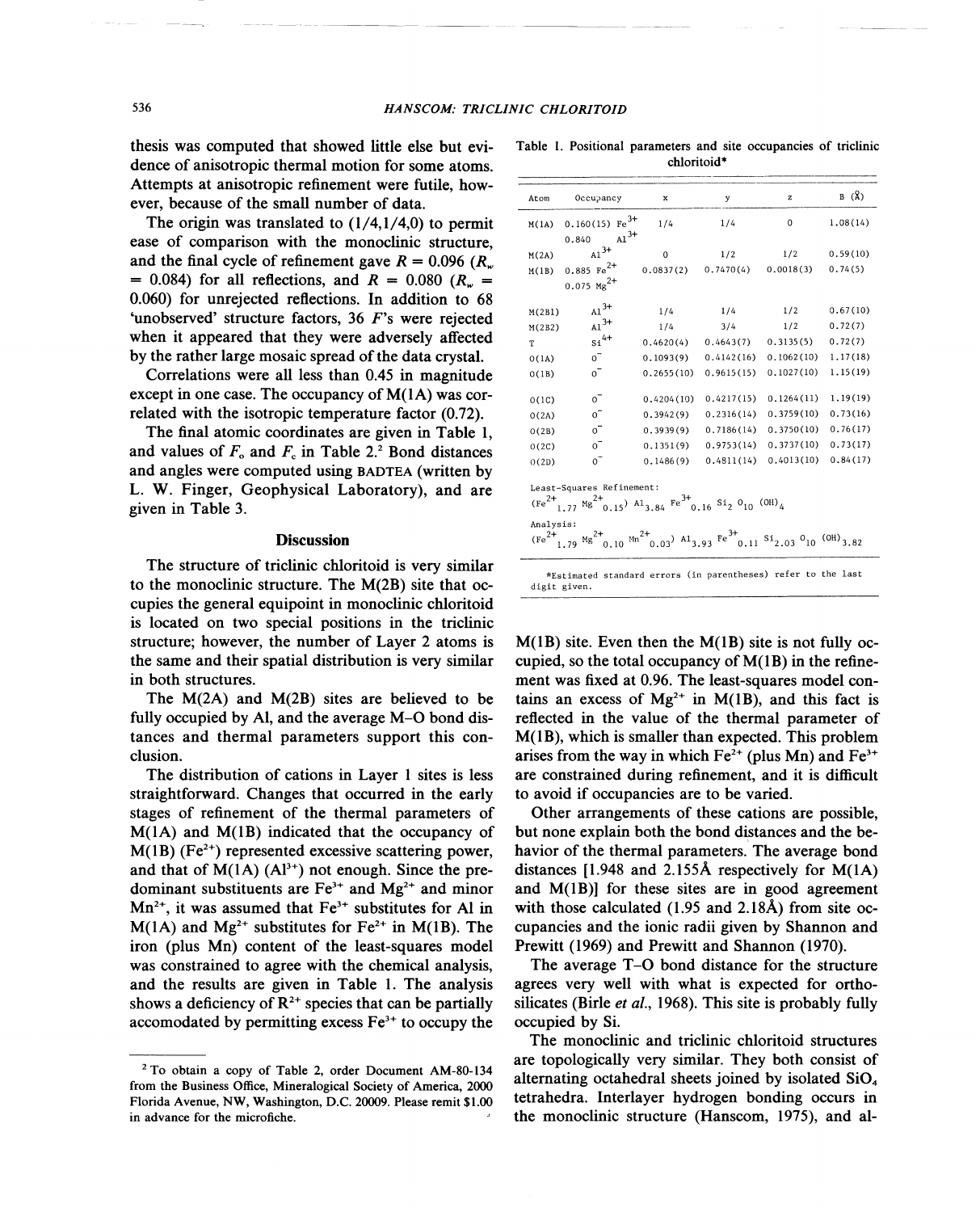| Table 3. Bond distances and angles for triclinic chloritoid <sup>†</sup> | Table 3. (continued |
|--------------------------------------------------------------------------|---------------------|
|--------------------------------------------------------------------------|---------------------|

|              |             |                    |                                                | Distances $(\lambda)$                          |                                | Angle $(^\circ)$       |
|--------------|-------------|--------------------|------------------------------------------------|------------------------------------------------|--------------------------------|------------------------|
| $\mathbf{C}$ | $\,1$       | $\overline{2}$     | $C-1$                                          | $C-2$                                          | $1 - 2$                        | $1 - C - 2$            |
| M(1A)        | $0(1A)^{1}$ | $0(1C)^{1}$        | $1.959(9)^{\frac{6}{3}}$ 1.951(8) <sup>§</sup> |                                                | $2.911(13)^5$                  | $96.2(4)$ <sup>§</sup> |
|              | $0(1A)^{1}$ | $0(1C)^{4}$        |                                                |                                                | $2.611(12)^{\frac{5}{8}}$      | $83.8(4)$ <sup>§</sup> |
|              | $0(1A)^{1}$ | $O(1B)^{2}$        |                                                | $1.932(9)^5$                                   | $2.898(14)^5$                  | 96.2(4) <sup>§</sup>   |
|              | $O(1A)^{1}$ | $O(1B)^3$          |                                                |                                                | $2.598(13)^{5*}$               | $83.8(4)$ <sup>§</sup> |
|              | $0(1B)^{2}$ | $0(1C)^{1}$        |                                                |                                                | 2,885(13) <sup>5</sup>         | 96.0(4) <sup>§</sup>   |
|              | $O(1B)^{3}$ | $0(1C)^{1}$        |                                                |                                                | $2.599(13)^{\frac{5}{8}\pi}$   | $84.0(4)^5$            |
|              |             |                    |                                                | mean $M(1A)-0 = 1.948$                         |                                |                        |
| M(2A)        | $0(2A)^{5}$ | $O(2D)^{1}$        |                                                | $1.954(9)^{\frac{5}{3}}$ 1.814(9) <sup>5</sup> | $2.759(12)^5$                  | $94.1(4)$ <sup>§</sup> |
|              | $0(2A)^{5}$ | $O(2D)^7$          |                                                |                                                | $2.570(13)^{\frac{5}{8}}$      | $85.9(4)^5$            |
|              | $O(2A)^{5}$ | $O(2B)^{5}$        |                                                |                                                | $2.821(13)^5$                  | 92.5(4) $^{6}$         |
|              | $O(2A)^{5}$ | $0(2B)^6$          |                                                |                                                | $2.702(12)^{\frac{6}{5}}$      | 87.5(4) <sup>§</sup>   |
|              | $0(2B)^5$   | $O(2D)^7$          | 1.952(8) <sup>5</sup>                          |                                                | $2.565(12)^{\frac{5}{8}\star}$ | $85.8(4)^5$            |
|              | $O(2B)^{5}$ | $O(2D)^{1}$        |                                                |                                                | $2.760(12)^5$                  | 94.2(4) <sup>§</sup>   |
|              |             |                    |                                                | mean $M(2A)-0 = 1.907$                         |                                |                        |
| M(1B)        | $O(1A)^{1}$ | $O(1B)^{3}$        |                                                | $2.159(10)$ $2.132(10)$                        | $2.598(13)^*$                  | 74.5(4)                |
|              | $O(1A)^{1}$ | $0(1B)^{1}$        |                                                | 2,071(8)                                       | 3.357(13)                      | 105.0(4)               |
|              | $0(1A)^{1}$ | $_{\rm O(1A)}{}^8$ |                                                |                                                | $2.038(9)$ $2.792(18)^{*}$     | 83.3(4)                |
|              | $0(1A)^{1}$ | $O(1C)^9$          |                                                | 2,248(10)                                      | 3.323(14)                      | 97.9(4)                |
|              | $0(1B)^{1}$ | $O(1B)^3$          |                                                |                                                | $2.781(17)$ <sup>*</sup>       | 82.8(4)                |
|              | $0(1B)^{1}$ | $0(1C)^{9}$        |                                                |                                                | 3,324(14)                      | 100.5(3)               |
|              | $0(1A)^8$   | $0(1C)^9$          |                                                |                                                | $2.611(12)^*$                  | 74.9(4)                |
|              | $0(1A)^8$   | $O(1B)^{3}$        |                                                |                                                | 3.257(14)                      | 102.7(4)               |
|              | $0(1C)^{3}$ | $0(1C)^{9}$        | 2.281(10)                                      |                                                | $3.201(20)^{*}$                | 89.9(4)                |
|              | $0(1C)^{3}$ | $0(1A)^8$          |                                                |                                                | 3.287(14)                      | 99.0(4)                |
|              | $0(1c)^3$   | $O(1B)^1$          |                                                |                                                | $2.599(13)^*$                  | 73.2(3)                |
|              | $0(1C)^3$   | $0(1B)^3$          |                                                |                                                | 3.325(14)                      | 97.7(4)                |
|              |             |                    |                                                | mean $M(1B)-0 = 2.155$                         |                                |                        |

though the data for the triclinic structure are not of sufficient quality to be used to locate hydrogen in a difference synthesis, their sites and bond geometries are probably very nearly the same because the structures are so similar.

Triclinic chloritoids are frequently disordered and poorly crystalline. Diffuse scattering parallel to  $c^*$ from triclinic chloritoid is generally more pronounced than from monoclinic chloritoid, indicating a greater degree of stacking disorder. Note that the thermal parameters for all Layer 1 sites [except  $M(1B)$ ] are significantly larger than those in the remainder of the structure. Layer 1 is a trioctahedral layer that, if idealized, has rotational symmetry normal to the sheet. The larger thermal parameters for Layer 1 sites may reflect rotational disorder of this sheet in the structure.

# **Polymorphism**

Halferdahl (1961) suggested that the monoclinic chloritoid structure resulted from twinning of the triclinic on a unit-cell scale. To test this hypothesis, the triclinic chloritoid atomic coordinates were transformed to the monoclinic cell using:

|  | Table 3. (continued) |
|--|----------------------|
|  |                      |

|              |                                 |                          |                    | Distances $(\lambda)$                                                 |                                                                                                       | Angle $(°)$          |
|--------------|---------------------------------|--------------------------|--------------------|-----------------------------------------------------------------------|-------------------------------------------------------------------------------------------------------|----------------------|
| $\mathsf{C}$ | $\mathbf{1}$                    | $\overline{\phantom{a}}$ | $C-1$              | $C-2$                                                                 | $1 - 2$                                                                                               | $1 - C - 2$          |
|              |                                 |                          |                    |                                                                       | $M(2B1)$ $O(2A)^{10}$ $O(2D)^{1}$ 1.938(9) <sup>5</sup> 1.814(9) <sup>5</sup> 2.570(13) <sup>5*</sup> | $86.4(4)^{5}$        |
|              | $O(2A)^{10}$ $O(2C)^{6}$        |                          |                    |                                                                       | $1.965(8)^{\frac{5}{2}}$ 2.821(12) <sup>§</sup>                                                       | 92.6(4) <sup>§</sup> |
|              | $O(2A)^{10} O(2C)^{2}$          |                          |                    |                                                                       | 2.697(12) <sup>§</sup>                                                                                | $87.4(4)^5$          |
|              | $O(2A)^{10} O(2D)^{10}$         |                          |                    |                                                                       | $2.736(12)^5$                                                                                         | 93.6(4) <sup>5</sup> |
|              | $0(2C)^2$ $0(2D)^1$             |                          |                    |                                                                       | $2.763(13)^5$                                                                                         | 93.9(4) <sup>§</sup> |
|              | $0(2C)^{2}$ 0(2D) <sup>10</sup> |                          |                    |                                                                       | $2.582(12)^{\frac{5}{}}$                                                                              | $86.1(4)^5$          |
|              |                                 |                          |                    | mean $M(2B1) - 0 = 1.906$                                             |                                                                                                       |                      |
|              | $M(2B2) O(2B)^{1}$              | $O(2D)^{1}$              |                    | $1.941(9)^{\frac{5}{3}}$ 1.801(8) <sup>5</sup> 2.728(13) <sup>5</sup> |                                                                                                       | 93.5(4) <sup>§</sup> |
|              | $O(2B)^{1}$                     | $0(2C)^6$                |                    |                                                                       | $1.976(9)^{\frac{5}{3}}$ 2.711 (13) <sup>5</sup>                                                      | $87.6(4)^5$          |
|              | $O(2B)^{1}$                     | $0(2D)^6$                |                    |                                                                       | $2.565(12)^{5*}$                                                                                      | $86.5(4)^5$          |
|              | $O(2B)^{1}$                     | $0(2C)^{1}$              |                    |                                                                       | $2.827(12)^5$                                                                                         | $92.4(4)^5$          |
|              | $O(2D)^{1}$                     | $0(2C)^{1}$              |                    |                                                                       | $2,761(13)^5$                                                                                         | 93.9(4) <sup>§</sup> |
|              | $O(2D)^{1}$                     | $0(2C)^6$                |                    |                                                                       | $2.582(12)^{\frac{5}{}}$                                                                              | $86.2(4)^5$          |
|              |                                 |                          |                    | mean $M(2B2)-0 = 1.906$                                               |                                                                                                       |                      |
| T            | $O(2A)^{\frac{1}{2}}$           | $0(1C)^{1}$              |                    | $1.643(9)$ $1.664(10)$ $2.678(14)$                                    |                                                                                                       | 108.2(4)             |
|              | $O(2A)^{1}$                     | $O(2B)^{1}$              |                    | 1.626(9)                                                              | 2.679(13)                                                                                             | 110.1(5)             |
|              | $O(2A)^{1}$                     | $0(2C)^{11}$             |                    | 1.619(9)                                                              | 2,646(12)                                                                                             | 108.5(5)             |
|              | $0(10)^1$ $0(20)^{11}$          |                          |                    |                                                                       | 2,707(12)                                                                                             | 111.1(5)             |
|              | $O(1C)^{1}$ $O(2B)^{1}$         |                          |                    |                                                                       | 2.687(12)                                                                                             | 109.5(5)             |
|              | $O(2C)^{11} O(2B)^{1}$          |                          |                    |                                                                       | 2,649(12)                                                                                             | 109.4(4)             |
|              |                                 |                          | mean $T-0 = 1.638$ |                                                                       |                                                                                                       |                      |

t *Estimated standard* errors *(in parentheses) refer to the last digit given.*

*Shared edges.*

§ *Two identical~ symmetry-related elements~ only one given.*

Superscripts give the symmetry transformation below that was used t<br>obtain the coordinates of the given atom from the atomic coordinate:<br>in the asymmetric unit (Table 1).

|  |                              |  | 1. $x = 1$ , $y = 2$ , $z = 7$ , $\overline{x} = 1$ , $1 - y = 1 - z$    |  |
|--|------------------------------|--|--------------------------------------------------------------------------|--|
|  | 2. $x$ , $y-1$ , z           |  | 8. x, 1-y, z                                                             |  |
|  |                              |  | 3. $1/2-x$ , $3/2-y$ , $\overline{z}$ 9. $x-1/2$ , $y+1/2$ , z           |  |
|  |                              |  | 4. $1/2-x$ , $1/2-y$ , $\overline{z}$ , $10$ , $1/2-x$ , $1/2-y$ , $1-z$ |  |
|  |                              |  | 5. $x-1/2$ , $1-y$ , $z$ 11. $1/2+x$ , $y-1/2$ , $z$                     |  |
|  | 6. $1/2-x$ , $3/2-y$ , $1-z$ |  |                                                                          |  |

|   | 0 | 0        |
|---|---|----------|
| 0 |   | $-0.195$ |
| 0 | 0 | 1/2      |

This transformation was derived from the relation between the unit-cell parameters of the two polymorphs given by:

$$
c_{\rm T}
$$
 + 0.195  $b_{\rm T}$   $\simeq$  1/2  $c_{\rm M}$ 

The transformed triclinic atomic coordinates are compared to the monoclinic atomic coordinates in Table 4. Although the two sets of positional parameters are very similar, the differences appear to be real, and with that in mind the two structures cannot be considered polytypes. However, the data for the triclinic structure are not as well refined as those for the monoclinic structure.

One possible mechanism for twinning of the tri-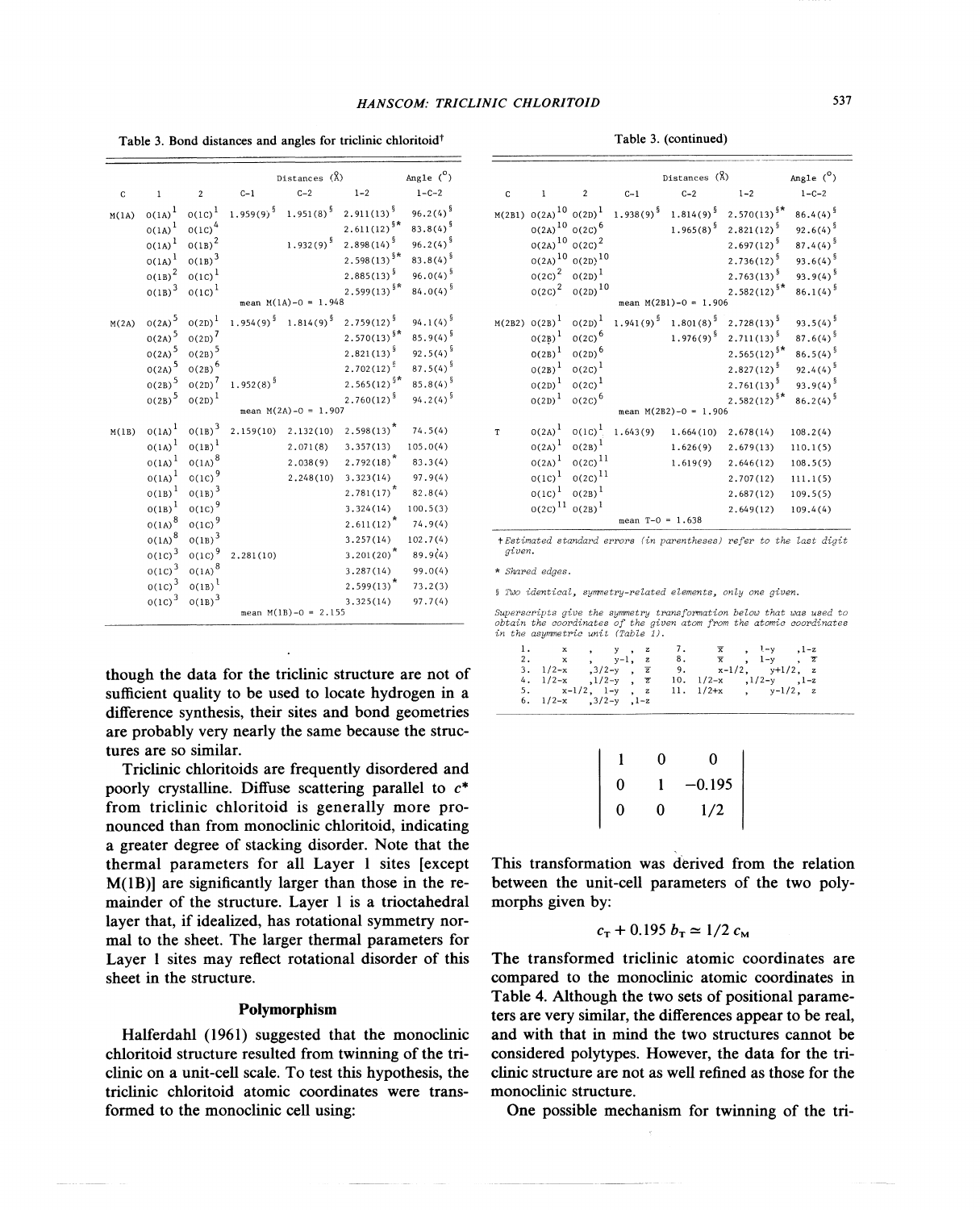| Atom              | x           | у        | $\mathbf{z}$ |
|-------------------|-------------|----------|--------------|
| M(1A)             | 1/4         | 1/4      | 0            |
|                   | (1/4)       | (1/4)    | (0)          |
| M(2A)             | $\mathbf 0$ | 0.4025   | 1/4          |
|                   | (0)         | (0.4014) | (1/4)        |
| M(1B)             | 0.0837      | 0.7466   | 0.0009       |
|                   | (0.0836)    | (0.7469) | (0.0011)     |
| $M(2B1) - M(2B2)$ | 1/4         | 0.6525   | 1/4          |
| (M(2B))           | (0.2499)    | (0.6526) | (0.2488)     |
| T                 | 0.4620      | 0.4032   | 0.1568       |
|                   | (0.4632)    | (0.4016) | (0.1563)     |
| O(1A)             | 0.1093      | 0.3935   | 0.0531       |
|                   | (0.1153)    | (0.3911) | (0.0533)     |
| O(1B)             | 0.2655      | 0.9415   | 0.0514       |
|                   | (0.2650)    | (0.9445) | (0.0504)     |
| 0(1C)             | 0.4204      | 0.3971   | 0.0632       |
|                   | (0.4245)    | (0.3956) | (0.0642)     |
| O(2A)             | 0.3942      | 0.1583   | 0.1880       |
|                   | (0.3938)    | (0.1583) | (0.1885)     |
| O(2B)             | 0.3939      | 0.6455   | 0.1875       |
|                   | (0.3946)    | (0.6463) | (0.1876)     |
| O(2C)             | 0.1351      | 0.9024   | 0.1869       |
|                   | (0.1384)    | (0.9030) | (0.1872)     |
| O(2D)             | 0.1486      | 0.4028   | 0.2007       |
|                   | (0.1484)    | (0.4008) | (0.2024)     |

Table 4. Comparison of transformed triclinic atomic coordinates and monoclinic atomic coordinates\*

\*Monoclinic atomic coordinates (Hanscom, 1975) in parentheses.

clinic structure on a unit-cell scale is rotation of one unit cell relative to another. If two triclinic chloritoid unit cells are stacked on top of one another so that their *a* and *b* axes are parallel and their *c* axes are collinear, and then the upper unit cell is rotated clockwise 60°, the resulting unit cell is very similar to dimensions to that of monoclinic chloritoid. The degree to which this can take place in the chloritoid structure depends on the pseudosymmetry present and the invariance of the structure to 60° rotation about the normal to (001).

### **Identification**

X-ray powder patterns for a triclinic and monoclinic chloritoid were calculated using POWDER (Smith, 1963). The results are in excellent agreement with the powder patterns reported by Halferdahl, and the distinguishing lines given by him (Halferdahl, 1961, p. 82, Table 17) are useful in identifying the structure type.

### **Stability**

The range of stability of the two chloritoid structures is not known. The results of several studies of the distribution of chloritoid structure types in metamorphic terranes are not entirely conclusive (Plas *et al.,* 1958; Capdevila, 1968; Chen, 1963). It is generally accepted that the triclinic polymorph is more stable in lower-grade metamorphic rocks, and disappears with increasing grade. Capdevila (1968) has shown that pressure may delay the disappearance of the triclinic polymorph at higher grades. My determination of the triclinic unit cell is not of sufficient quality to be of use in determining if a  $\Delta V$  term favors one form over the other.

These polymorphs may be anomalous in terms of volume and entropy changes, and symmetry (or pseudosymmetry) elements normal to the twin plane may favor small or negative values of free energy change for the twin boundary (Strens, 1967). In this case, Strens postulates that gradations may occur in a mineral from multi-layer structures, to multi-layer structures containing stacking faults, to single-layer structures with frequent twin planes, to single-layer structures. This may explain the number of 'mixed' chloritoids that have been reported by Halferdahl (1961) and others.

#### Acknowledgements

This work was supported by the National Science Foundation through grants to Dr. C. W. Burnham [GA-1130 (1967-69) and GA-12852 (1969-73)]. The Department of Academic Computing, University of Virginia, provided access to computing facilities for some of the computation.

#### References

- Allard, G. (1960) South half of McKenzie Township: Part II. South half of the southeast quarter. *Quebec Department of Mines Geological Report 95.*
- Birle, J. D., G. V. Gibbs, P. B. Moore and J. V. Smith (1968) Crystal structures of natural olivines. *Am. Mineral,* 53, 807-824.
- Burnham, C. W. (1966) Computation of absorption corrections and the significance of end effect. *Am. Mineral,* 51, 159-167.
- -, Y. Ohashi, S. S. Hafner and D. Virgo (1971) Cation distribution and atomic thermal vibrations in an iron-rich orthopyroxene. *Am. Mineral.,* 56, 850-876.
- Capdevila, R. (1968) La symétrie du chloritoïde dans les micaschistes de Galice Nord-orientale (Nordouest de l'Espagne). *Bull. Soc. fr. Minéral. Cristallogr., 91, 508-510.*
- Chen, Pei-yuan (1963) Mineralogy and petrology of the chloritoid rock from Shakatangchi and Laohsichi area, Hualien, Taiwan. *Acta Geol. Taiwanica, 10, 11-27.*
- Cromer, D. T. and J. B. Mann (1968) X-ray scattering factors computed from numerical Hartree-Fock wave functions. *Acta Crystallogr., A24, 321-324.*
- Dewar, R. B. K. (1970) A system of direct methods programs. In F. R. Ahmed, Ed., *Crystallographic Computing,* p. 63-65. Munksgaard, Copenhagen.
- Finger, L. W. (1969) Determination of cation distributions by least-squares refinement of single crystal data. *Carnegie Inst. Washington Year Book,* 67, 216-217.